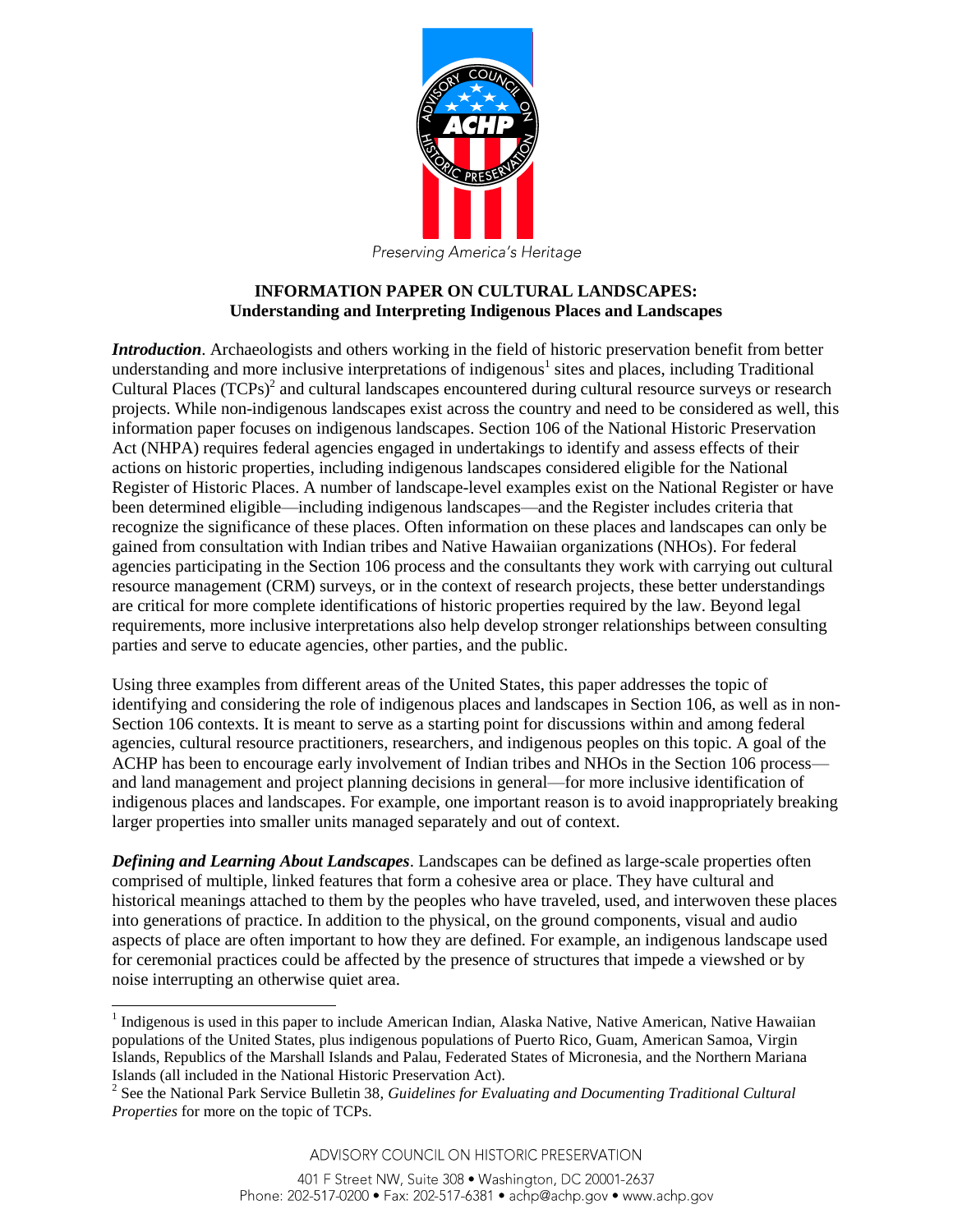Those potentially working with landscape-level properties can learn to recognize them in several ways, in addition to consulting with the communities associated with these places. A first step is recognizing that indigenous landscapes may include broad areas well beyond the conventional area of a "site;" in other words, it requires looking up and not being site-specific and myopic. Second, teaching the next generation of practicing archaeologists about indigenous perspectives, in general, and landscapes, in particular, is important. This could be to younger colleagues at an agency or CRM firm, or to students in classrooms or in trainings. Third, include in courses and trainings readings—and perhaps even a full class—devoted to discussions about landscapes. While this topic is often addressed in architectural, planning, or historic preservation programs and training, it could be included more in archaeology and Section 106 courses and training. CRM and historic preservation professionals are often involved on a daily basis in Section 106 review and National Register criteria and eligibility decisions, but students and other professionals may not have as many reasons to consider this topic unless encouraged to do so.

*Examples of Indigenous Landscapes*. Both large- and small-scale places significant to Indian tribes and NHOs across the United States are increasingly being identified as part of the Section 106 process, and in non-Section 106 projects. Three cases studies of National Register historic places and landmarks from across the country associated with indigenous histories and cultures demonstrate how varying these places can be.

## **EXAMPLE 1: Hassanamisco Reservation, Massachusetts**

The Hassanamisco Reservation and Cisco Homestead in Grafton, Massachusetts, is a 3 1/2-acre landscape with a few buildings, including a 200-year-old homestead in the process of being restored. Through a nomination generated by tribal members, the property was placed on the National Register in 2011 under criterion A as contributing to broad patterns of our nation's history, and under the significance area of ethnic heritage. The reservation holds one of the few standing Native homesteads in New England from the early 19th century. Without the survival of this structure, the land would have been sold out of Nipmuc hands long ago, taking away the base for the tribe's annual powwows and tribal museum.

The central meaning of this property for the indigenous community associated with it is that the preservation of land and structure has ensured the continued survival of the Nipmuc Tribe into the 21st century by providing a place for community and political engagement. The property is not associated with any famous people but with everyday people less documented in American history who struggled to make ends meet and continue as Indian people in a world that challenged their continued existence. Their stories are more often the most uncommon stories told in association with National Register landscapes such as this. For more information about this property, go to [https://www.nps.gov/nr/feature/indian/2011/Hassanamisco\\_Reservation.htm](https://www.nps.gov/nr/feature/indian/2011/Hassanamisco_Reservation.htm)

## **EXAMPLE 2: Big Horn Medicine Wheel and Mountain, Wyoming**

Located in the Bighorn National Forest, this National Historic Landmark (NHL) was initially listed in 1969 at 100 acres and is considered a powerful ceremonial site to Plains area Indian tribes. The wheel is almost 80 feet in diameter with 28 spokes extending out from a central cairn. Today the National Park Service recognizes more than 4,000 acres as an NHL, and the revised nomination to expand it to this size included an ethnographic study. Indigenous knowledge confirmed that the entire mountain was sacred and not just the Medicine Wheel area, establishing a precedent that the land surrounding a specific site or place can be as critical to cultural practices as the central feature. The 4,000-acre NHL, however, is still just part of an even larger landscape recognized by the tribes. Big Horn Medicine Wheel is an iconic representation of indigenous landscapes in America and demonstrates how important boundaries are to indigenous definitions of places in that they often extend far beyond non-indigenous interpretations of place.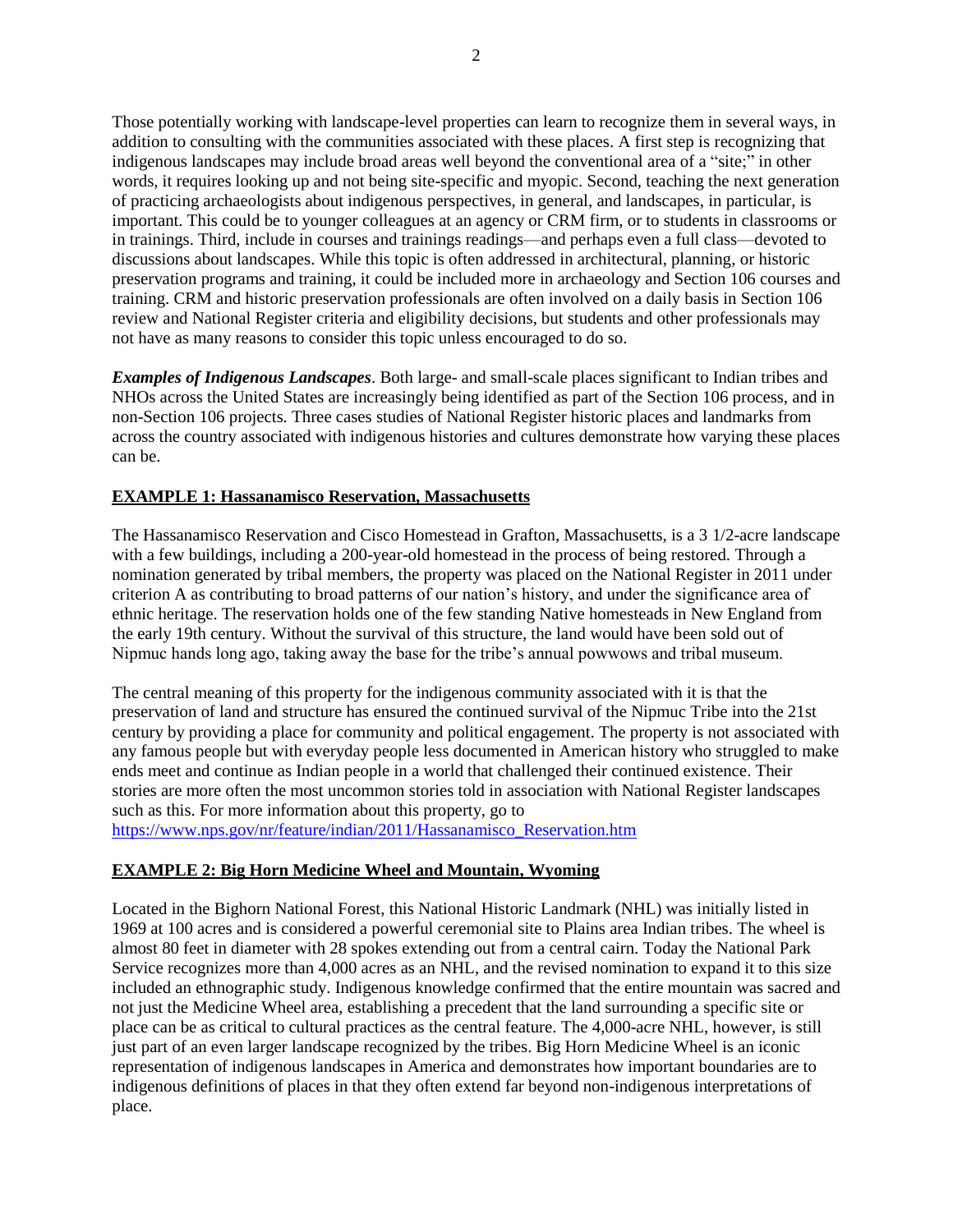Also, the fact that the significance of this property is not tied to its archaeological values is important, as archaeology is often the primary tool used for surveys to determine the presence of cultural resources. Archaeological investigations alone did not have the potential to identify the true significance of this place. In fact, this is a place where archaeology would probably *not* be appropriate, supporting the fact that landscapes are often recognized outside of (and in addition to) archaeological surveys and require another way of "seeing" the land and its cultural resources. Between 70 and 150 other wheels have been identified in South Dakota, Wyoming, Montana, and Alberta and Saskatchewan, Canada. But a smaller medicine wheel with perhaps not as much integrity may not be as obvious from the ground versus from the air, or identified through an archaeological survey, so "seeing" it may require thinking on the landscape (versus site) level. For more information about this landscape, go to [http://wyoshpo.state.wy.us/NationalRegister/Site.aspx?ID=60.](http://wyoshpo.state.wy.us/NationalRegister/Site.aspx?ID=60)

## **EXAMPLE 3: Old Spanish National Historic Trail, Western United States**

The third example crosses six states and is connected to a number of Indian tribes, in addition to non-Indian populations whose histories overlap across its 2,700 miles. The Old Spanish National Historic Trail is jointly managed by the U.S. Bureau of Land Management and National Park Service and was designated as a National Historic Trail by Congress in 2002. It was the most efficient and shortest route from Santa Fe to Los Angeles during its use, with four branches passing through red-rock mesas, below snow-capped peaks, across rivers, and across the Colorado Plateau and Mojave Desert. Today, it crosses Arizona, Colorado, Nevada, New Mexico, Utah, and California.

Much broader than the other two examples, the trail evolved from a combination of indigenous footpaths, early trade and exploration routes, and horse and mule routes. The Old Spanish Trail has a long and multifaceted history including a number of cultures over time and is a landscape with different meanings to different peoples; the only consistent presence over time (and dating to before Contact and EuroAmerican settlement) is the indigenous presence, which is still present. A number of tribes continue to live along the trail today. For more information about this property, go to [https://www.nps.gov/olsp/index.htm.](https://www.nps.gov/olsp/index.htm)

*Summary*. This information paper provides just three of many diverse examples of the landscapes that exist all around us. They are landscapes that need to be taken into consideration by archaeologists, academics, and preservation professionals responsible for interpreting and defining the American past. Since many American landscapes have origins with indigenous use, or are still recognized and used by Indian tribes today, the inclusion of indigenous perspectives and knowledge about these places in federal processes such as Section 106, research contexts, and applied or CRM applications is critical. Acknowledging and incorporating this knowledge may require rethinking Western notions of boundaries and significance. Likewise, rethinking the Western distinction between natural resources and cultural resources also advances the ability to better recognize, interpret, and record landscapes.

Indigenous landscapes are the foundational landscapes of America, even though many have been written over, used in different ways (such as the trails), modified, or altered across time and across the country. Indigenous understandings, uses, and connections to the places continue in the 21st century, and should influence the way historic preservationists, archaeologists, educators, and federal agencies interpret and understand the history and meaning of the many places they encounter in their work. Even after 500 years of contact, indigenous understandings, meanings, and uses continue to define the landscapes all around us.

Identification of landscape-level properties allows for the greatest preservation of larger pieces of land, often a goal for many Indian tribes and NHOs but also perhaps an issue associated with landscape acknowledgement in the Section 106 and National Register processes. Like the extensive 2,700-mile long Old Spanish Trail, stewardship and maintenance of large-scale landscapes can require inter-agency